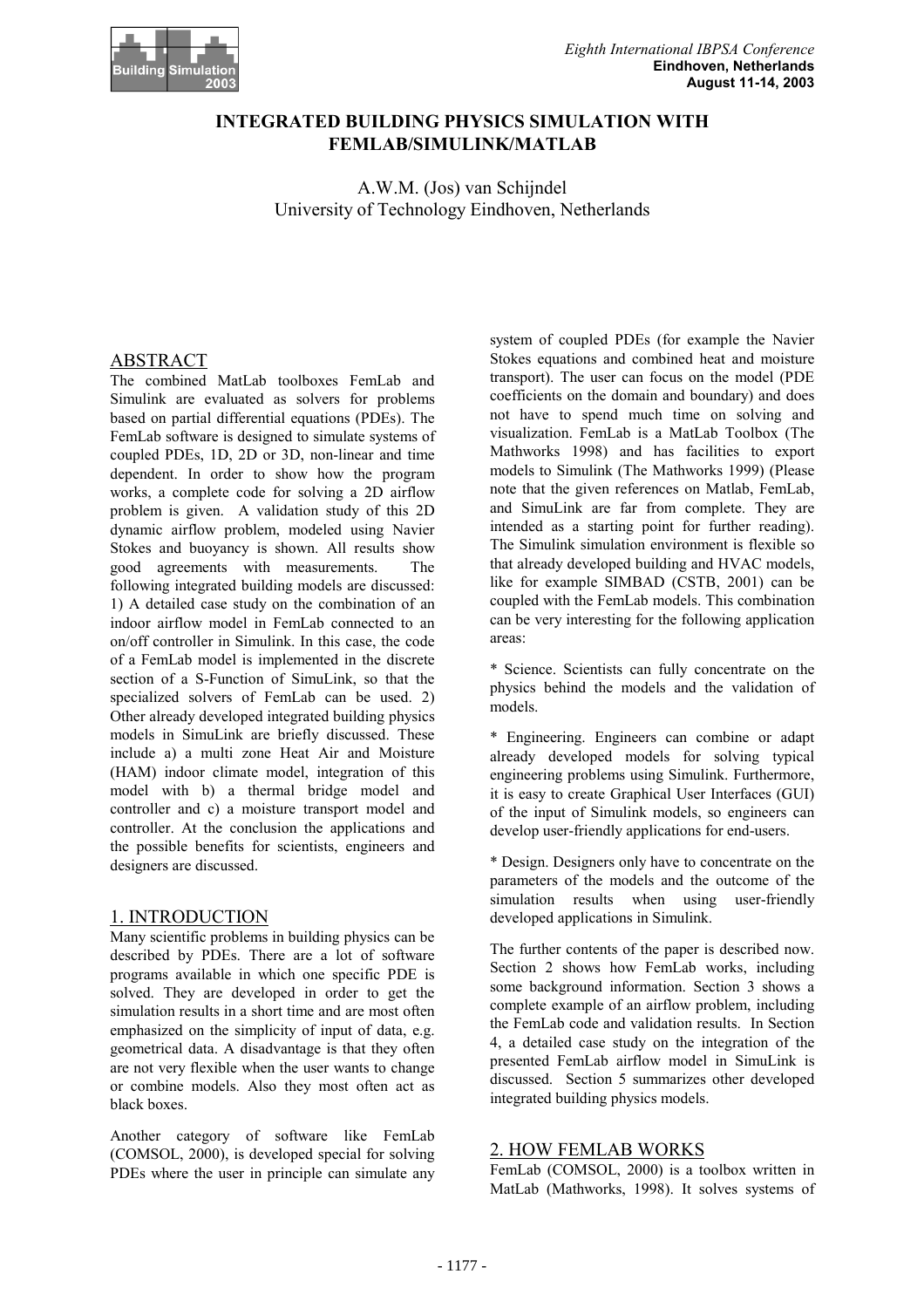coupled PDEs (up to 32 independent variables). The specified PDEs may be non-linear and time dependent and act on a 1D, 2D or 3D geometry. The PDEs and boundary values can be represented by two forms. The coefficient form is as follows:

$$
d_a \frac{\partial u}{\partial t} - \nabla \cdot (c\nabla u + \alpha u - \gamma) + \beta \nabla u + a u = f
$$
  
\n
$$
in \Omega \qquad (1a)
$$
  
\n
$$
\underline{n} \cdot (c\nabla u + \alpha u - \gamma) + q u = g - \lambda
$$
  
\n
$$
on \partial \Omega \qquad (1b)
$$
  
\n
$$
hu = r \qquad on \partial \Omega \qquad (1c)
$$

The first equation (1a) is satisfied inside the domain <sup>Ω</sup> and the second (1b) *(generalized Neumann boundary*) and third (1c) (*Dirichlet boundary*) equations are both satisfied on the boundary of the domain ∂Ω. *n* is the outward unit normal and is calculated internally.  $\lambda$  is an unknown vector-valued function called the *Lagrange multiplier*. This multiplier is also calculated internally and will only be used in the case of mixed boundary conditions. The coefficients  $d_a$ , c,  $\alpha$ ,  $\beta$ ,  $\gamma$ ,  $\alpha$ ,  $f$ ,  $g$ ,  $q$  and  $r$  are scalars, vectors, matrices or tensors. Their components can be functions of the space, time and the solution u. For a stationary system in coefficient form  $d_a = 0$ . Often *c* is called the *diffusion coefficient*, *α* and *β* are *convection coeffi*cients, *a* is the *absorption coefficient* and *γ* and *f* are *source terms*.

The second form of the PDEs and boundary conditions is the *general* form:

$$
d_a \frac{\partial \mathbf{u}}{\partial t} + \nabla \cdot \Gamma = F \qquad \qquad in \ \Omega \qquad (2a)
$$

 $(2b)$  $-n \cdot \Gamma = G + \lambda$  *on*  $\partial \Omega$  (2*b* 

$$
R = 0 \qquad \qquad on \quad \partial \Omega \qquad (2c)
$$

The coefficients Γ and F can be functions of the space, time, the solution u and its gradient. The components of G and R can be functions of the space, time, and the solution u.

Given the geometry data, an initial finite element mesh is automatically generated by triangulation of the domain. The mesh is used for the discretisation of the PDE problem and can be modified to improve accuracy. The geometry, PDEs and boundary conditions are defined by a set of fields similarly to the structure in the language C. Also the boundary conditions can be functions of the space,

time, the solution u and its gradient. A graphical user interface can be used to simplify the input of these data. For solving purposes FemLab contains specific solvers (like static, dynamic, linear, nonlinear solvers) for specific PDE problems. More detailed information on this subject can be found in (COMSOL, 2000).

#### 3. A COMPLETE EXAMPLE

This example from (van Schijndel, 2003a; Sinha, 2000) deals with the velocity and temperature distribution in a room heated by a warm air stream. In figure 1 the geometry and boundary conditions are presented. The problem is modeled by 2D incompressible flow using the Boussinesq approximation with constant properties for the Reynolds and Grasshof numbers. The general form (2abc) is used for this type of non-linear problem. In figure 2, the PDE model, the corresponding PDE coefficients of (2a and 2c) and the corresponding part of the code are given. In (Sinha, 2000) the problem is solved and validated with measurements for several combinations of Re and Gr. In figure 3 the results for the temperature distributions are presented. The left-hand side shows the results obtained by (Sinha, 2000) and the right side show the corresponding FemLab results.

The test cases in this section show that FemLab is very reliable even for a highly non-linear problem such as convective airflow. Furthermore, for all the simulation results presented in this paper, the default mesh generation and solver are used. So good results can be obtained without a deep understanding of the gridding and solving techniques. The simulation time (based on processor Pentium 3, 500 MHz) are of order ~hours for highly non linear problems in the general form such as the airflow problem. Complete mfiles, results and movies can be found at:

http://www.euro.femlab.com/support/knowledgebas e/item.php?id=118&page=1&search=118

#### *Some limitations on FemLab CFD modeling*

- 3D modeling is possible, however for practical usage, it consumes too much simulation time. - The only present turbulence model at this moment is k-epsilon, other models are not developed yet.

#### *Benefits of FemLab modeling*

Scientists who want to create their own models can benefit from the combined PDEs modeling, the compact code, the easy adaptation of models, the state of the art solvers and the graphical output. Engineers can easily use these already developed models for other geometry's and boundary conditions. The FemLab models can be exported and connected with MatLab/Simulink models,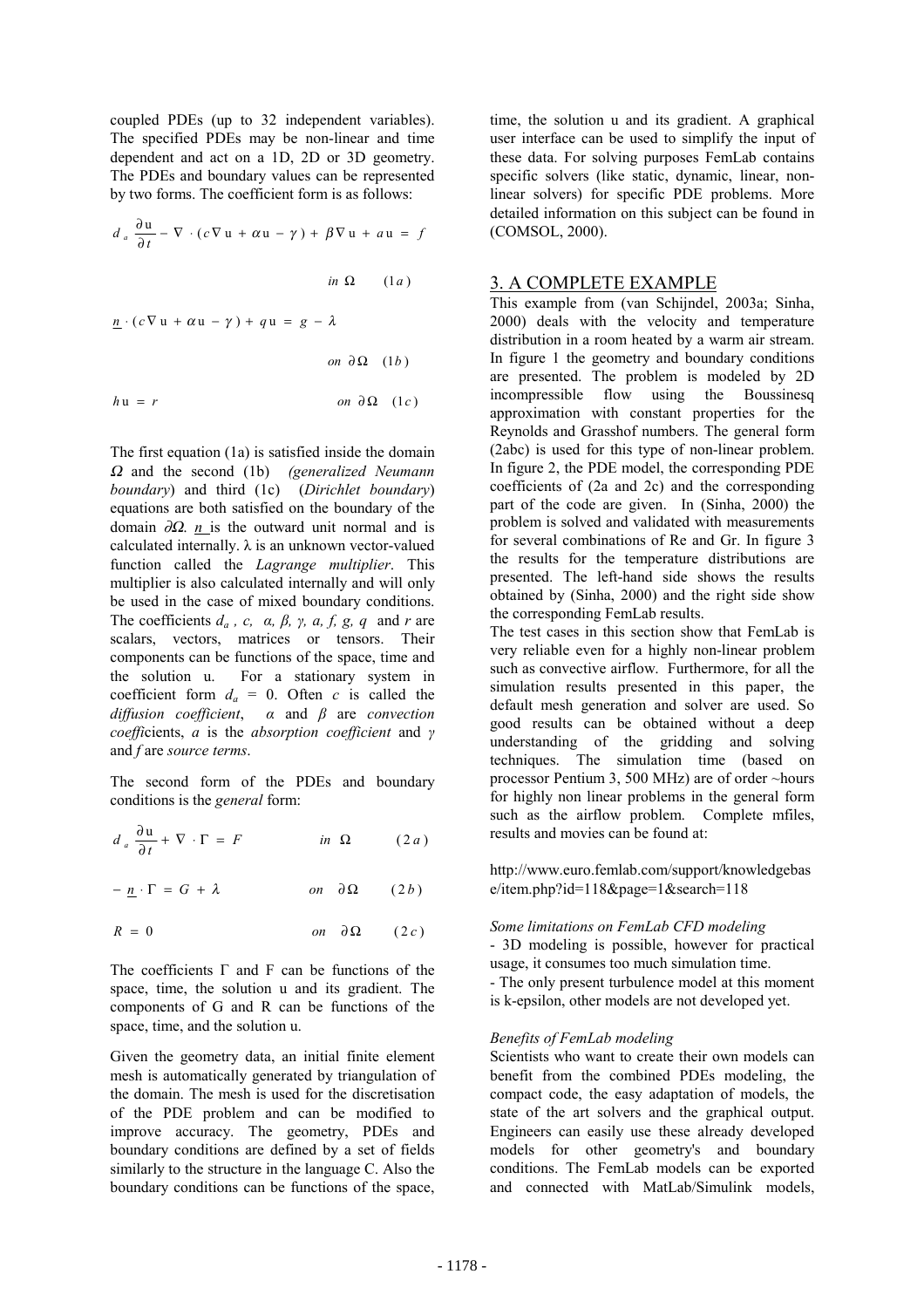creating a flexible simulation environment for combined PDE and ODE (ordinary differential equation) based models (see the following Section).

#### 4. AIRFLOW AND CONTROLLER

This section shows in detail how an airflow model of FemLab can be coupled to a controller of Simulink. FemLab has standard facilities to export models to SimuLink (van Schijndel, 2002; COMSOL, 2000). However, a standard export of the airflow model to SimuLink is not very practical because such a non-linear model can not be simulated efficiently by SimuLink (the standard solvers of SimuLink can not handle such a problem very well). A possible solution to this problem is to implement the FemLab code in the discrete section of a Simulink S-function. The S-function solves each time step (in this case 1 sec) an airflow problem using the FemLab solver. After each time step the solution is exported. Dependent on the controller, different boundary values can be applied. The use of the implementation of FemLab in a Sfunction is demonstrated in the following example. Again the FemLab model of Section 3 is used. The airflow at the inlet is now controlled by an on/off controller with hysteresis (Relay) of Simulink. If the temperature of the sensor is above 20.5  $\degree$ C the air temperature at the inlet is  $17 \degree C$  if the air temperature is below 19.5  $^{\circ}$ C the inlet temperature is 22  $^{\circ}$ C. Initially the inlet temperature is 18  $^{\circ}$ C. Figure 4 gives an overview of the results. Figure 5 shows details of how a S-function should be programmed for the use with this FemLab model and solver. More Details about S-functions can be found in (Mathworks, 1999). The above results show that also high non-linear models solved with FemLab can be exported to Simulink by writing an appropriate S-function. The complete mfiles, results and movies can be found at:

http://www.euro.femlab.com/support/knowledgebas e/item.php?id=119&page=1&search=119

#### Benefits:

Engineers can use this model to study the effect of controller type and settings on the indoor airflow and temperature distribution.

## 5. OTHER DEVELOPMENTS

In this Section some other recent developments in the area of integrated building physics with FemLab/ SimuLink/MatLab are discussed. In order to integrate HAM models, a multi zone indoor climate model in SimuLink has been developed:

#### *A multi zone indoor climate HAM model*

In (van Schijndel, 2003c), a building energy and moisture performance model in the

Matlab/SimuLink environment is presented. The model consists of a continuous part with a variable time step and a discrete part with a time step of one hour. The main advantages of this numeric hybrid approach are: a) the dynamics of the building systems of time scales less than an hour are accurately simulated, b) the model becomes very time efficient as the discrete model uses 1 hour time steps. A yearly based simulation takes 5 minutes on a Pentium III, 500 MHz computer, c) the model can easily be integrated with SimuLink and FemLab models as discussed below.

The integration of the building systems is shown at:

#### *Integration of Building systems and controllers*

Also in (van Schijndel, 2003c), complete examples of the implementation of the following building systems in SimuLink are demonstrated: a) a heat pump, b) a thermal energy storage system and c) an energy roof system. Validation results are also included.

The following step is to integrate a detailed 2D (or 3D) construction of FemLab with the indoor climate model, using the standard facilities

#### *Integration of an indoor climate model, a thermal bridge model and a controller*

The objective of this subtask was to study the standard export facilities of FemLab to SimuLink. A 2D thermal bridge model has been exported using the standard export facilities of FemLab and placed into the room model. Not only detailed temperatures of the thermal bridge were simulated, but also the influence of the thermal bridge on the total heat flow of indoor climate. The model was successfully used as demonstration model for students to simulate the interaction between building construction (the thermal bridge), the indoor climate and controller settings. It showed that a linear model in FemLab could easily be exported to Simulink. The simulation time stays within limits.

#### *Integration of an indoor climate model, a moisture transport model and a controller*

(van Schijndel, 2003b) Presents the characteristics of the Walloon Church in Delft (Netherlands) and a description of constraints for the indoor climate, giving criteria for the indoor air temperature and relative humidity with the focus on the preservation of the monumental organ. The setpoint operation of the HVAC system is evaluated by simulation using MatLab, FemLab and Simulink models. The following main model components are presented and combined in a single integrated SimuLink model: 1) a WaVo Simulink building model (van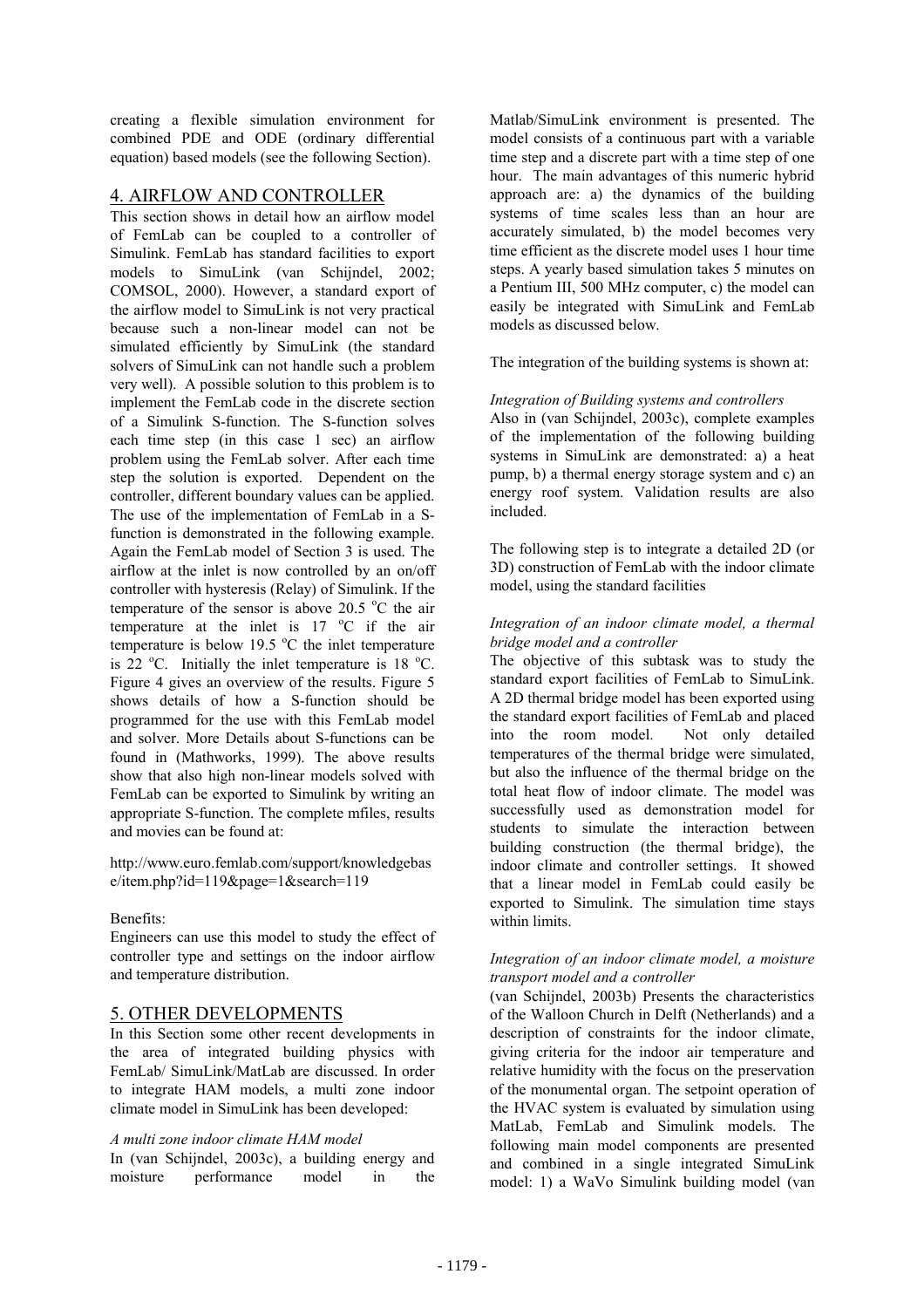Schijndel, 2003c) for simulating the indoor temperature and relative humidity, 2) a FemLab PDE model for simulating detailed dynamic moisture transport in the monumental wood (organ) and 3) a Simulink controller model. Each model is separately validated with measurements. The main advantage of the integrated model is that it directly simulates the impact of HVAC control setpoint strategies on the indoor climate and the organ.

## **CONCLUSIONS**

The combination FemLab/Simulink/Matlab is evaluated as solver for HVAC problems based on partial differential equations (PDEs). An example of the implementation of a typical HVAC modeling problem such as a dynamic airflow in combination with a controller is demonstrated. The simulation results of the presented airflow model show a good agreement with measurements. Other presented models show that the combination FemLab/Simulink/MatLab is a powerful and flexible environment for modeling and solving HVAC problems.

Benefits for scientists are:

\* The wide application area. The software is designed to simulate systems of coupled PDEs, 1D, 2D or 3D, non-linear and time dependent.

\* There is a clear relation between the mathematical model and (compact) program code in terms of specified PDE coefficients and boundary conditions.

\* The easy-to-use default gridders and solvers give accurate solutions.

\* The graphical output capabilities.

Benefits for engineers are:

\* Already developed Simulink models and controllers can be connected with FemLab models.

\* It is relatively easy to combine or adapt models for solving typical engineering problems.

\* It is relatively easy to create Graphical User Interfaces (GUI) of the Simulink models.

Benefits for designers are:

The FemLab/Simulink/MatLab environment facilitates state of the art PDE modeling with userfriendly Graphical User Interfaces.

#### REFERENCES

COMSOL AB, 2000, FEMLAB Version 2.0 pre, Reference Manual, September 2000

CSTB, SIMBAD, 2001, Building and HVAC Toolbox, Reference Manual, November 2001

- Schijndel, 2003a, A.W.M. van, Modeling and solving building physics problems with FemLab, Building and Environment 38, pp319-327
- Schijndel, A.W.M. van et all, 2003b, Optimal setpoint operation of the climate control of a monumental church, accepted for publication for the 2ND international conference on research in building physics, Leuven, September 14-18
- Schijndel, A.W.M. van & Wit, M.H. de , 2003c Advanced simulation of building systems and control with SimuLink,  $8^{TH}$  IBPSA Conference Eindhoven. August 11-14.
- Schijndel, A.W.M. van, 2002, Advanced HVAC modeling with FemLab/SimuLink/MatLab, Proc.  $6^{TH}$  Int. Conference System Simulation in Buildings Liege, December 16-18
- Sinha, S.L., et al, 2000, Numerical simulation of two-dimensional room air flow with and without buoyancy, *Energy and Buildings* 32(2000) 121- 129
- The Mathworks, 1998 Inc. MatLab Reference Manual, Version 5.3.
- The Mathworks, 1999, Inc. Simulink Reference Manual, Version 3.

#### NOMENCLATURE

- A,B constants
- Gr Grasshof number [-]
- *n* outward unit normal [-]
- *p* pressure [Pa]
- Pr Prandl number [-]
- Re Reynolds number [-]
- t time [s]
- *T* temperature  $[°C]$ ,  $([-]$  when scaled)
- u solution of the PDE(s), e.g. temperature, moisture content, etc.
- $u, v$  velocity (scaled)  $[-]$
- x,y,z positions [m]
- λ Lagrange multiplier
- Ω domain
- ∂Ω boundary of domain

#### PDE Coefficients

*a, c, da , f, F, g, G, h, q, r, R, α, β, γ, Γ*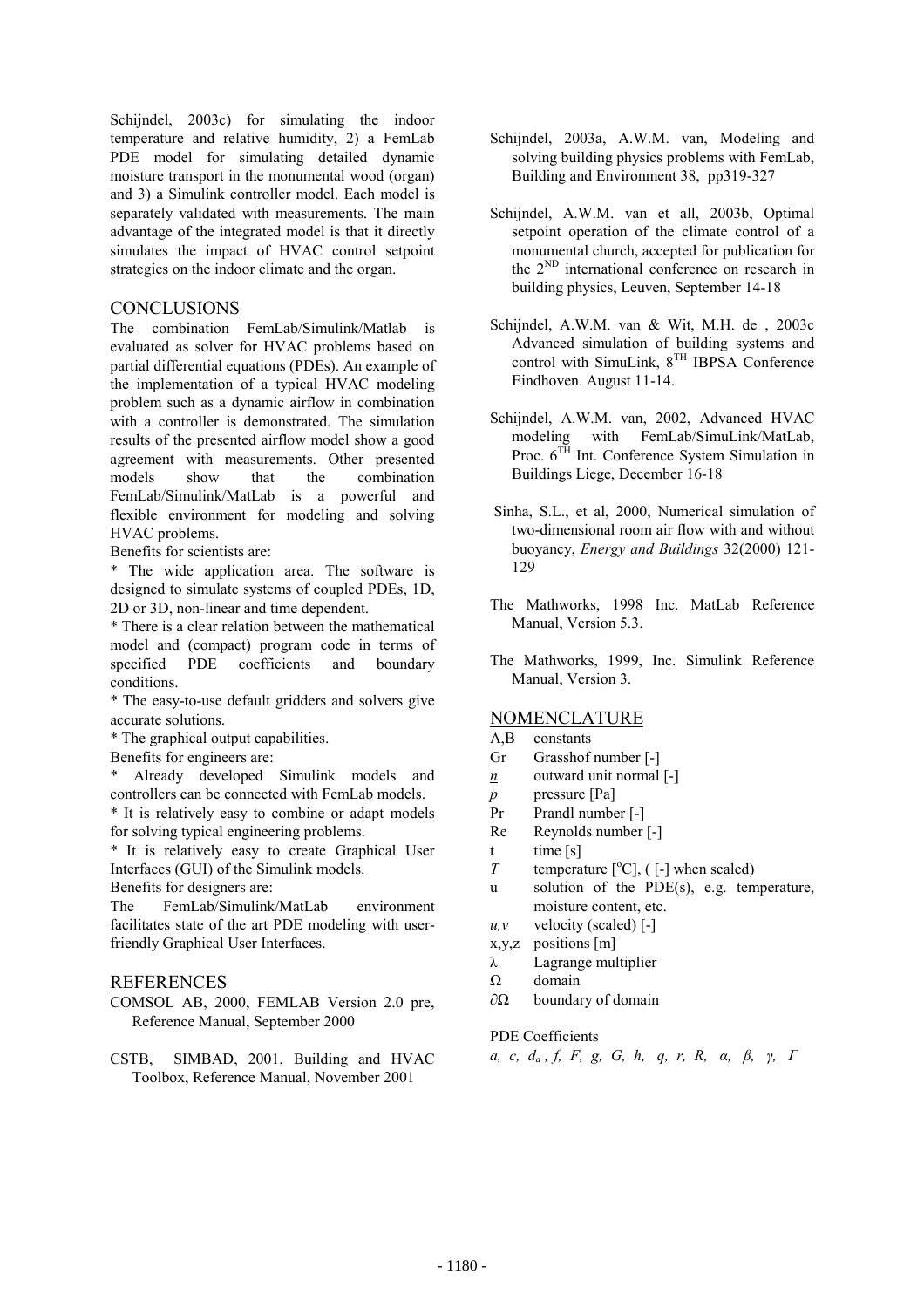



U-momentum equation  $\frac{p}{dx} + \frac{1}{\text{Re}} \nabla^2 u$ *y vu x*  $u = \partial(uu) - \partial(vu) - \partial p - 1$ <sub>172</sub>  $\partial t$ Re  $\frac{\partial u}{\partial t} = -\frac{\partial (uu)}{\partial x} - \frac{\partial (vu)}{\partial y} - \frac{\partial p}{\partial x} + \frac{1}{Re} \nabla$ ∂ V-momentum equation  $\frac{p}{y}$  +  $\frac{1}{\text{Re}} \nabla^2 v$  +  $\frac{Gr}{\text{Re}^2} T$ *y vv*  $\partial x$  $\frac{(uv)}{dx} - \frac{\partial}{\partial x}$  $\partial t$  $\frac{\partial v}{\partial t} = -\frac{\partial v}{\partial x}$ <sup>2</sup> $v + \frac{Ur}{R_0^2}$ Re Re  $\frac{(\mu v)}{\partial x}$  -  $\frac{\partial (v v)}{\partial y}$  -  $\frac{\partial p}{\partial y}$  +  $\frac{1}{\text{Re}} \nabla^2 v$  + Continuity equation  $\frac{\partial v}{\partial y} = 0$  $\frac{\partial u}{\partial x} + \frac{\partial}{\partial y}$ ∂ *y v x u* Energy equation *T y* ∂  $\frac{T}{\Delta t} = -\frac{\partial (uT)}{\partial t} - \frac{\partial (vT)}{\partial t} + \frac{1}{\Delta t} \nabla^2$ *x*  $\frac{(uT)}{dx} - \frac{\partial}{\partial x}$  $\partial t$ Re Pr  $\frac{\partial T}{\partial t} = -\frac{\partial}{\partial x}$ %Variables: u1=u; u2=v; u3=p u4=T; u1x = du1/dx etc. fem.geom=poly2( $[0 0 0 0 2.5 2.5 2.5 2.5]$ , $[0 1 2 3 3 1 0.5 0]$ ); %Specify yeometry fem.mesh=meshinit(fem); fem.mesh=meshrefine(fem); %Mesh init and refine fem.mesh=meshinit(fem); fem.mesh=meshrefine(fem); fem.dim=4; fem.form='general'; %4 variables, general form Re=1000;Gr=2.5e7; Pr=0.71;  $R = 1000$ ;Gr=2.5e7; Pr=0.71; etaval=1/Re; betaval=Gr/(Re\*Re);alphaval=1/(Re\*Pr); fem.variables={'eta' etaval 'alpha' alphaval 'beta' betaval }; %Model variables fem.bnd.r={ {'-u1'; '-u2'; 0; '0-u4'} ... %Specify boundary coefficient r  $\{$  '-u1'; '-u2'; 0; '0-u4'} ...  $\{ '1-u1'; ' -u2'; 0; '1-u4' \} ...$  $\{ ' - u1' ; ' - u2' ; 0; '0 - u4' \} ...$  $\{$  '-u1'; '-u2'; 0; '0-u4'} ...  $\{$  '-u1'; '-u2'; 0; '0-u4'} ...  $\{0; 0; ' - u3'; 0\}$  ...  $\{$  '-u1'; '-u2'; 0; '0-u4'} }; fem.equ.da= $\{\{1; 1; 0; 1\}\};$ fem.equ.f={{'-(u1.\*u1x+u2.\*u1y+u3x)';... %Specify PDE coefficient f  $'$ -(u1.\*u2x+u2.\*u2y+u3y)+beta\*u4';...  $'$ -(u1x+u2y)';.  $' - (u1.*u4x+u2.*u4y)$  ' } }; fem.equ.ga={{{'-eta\*u1x'; '-eta\*u1y'};... %Specify PDE coefficient ga  $\{$  '-eta\*u2x'; '-eta\*u2y'};...  $0; \ldots$  {'-alpha\*u4x'; '-alpha\*u4y'}}}; fem=femdiff(fem); %Calculate divergence gamma on domain  $fem.init={0 0 0 0}$ ;  $\text{m.init}$ fem.sol=femtime(fem,'atol',{{.1,.1,Inf,.1}},'ode','fldae',... %Solving 'sd','on','report','on','tlist',0:.3:30);

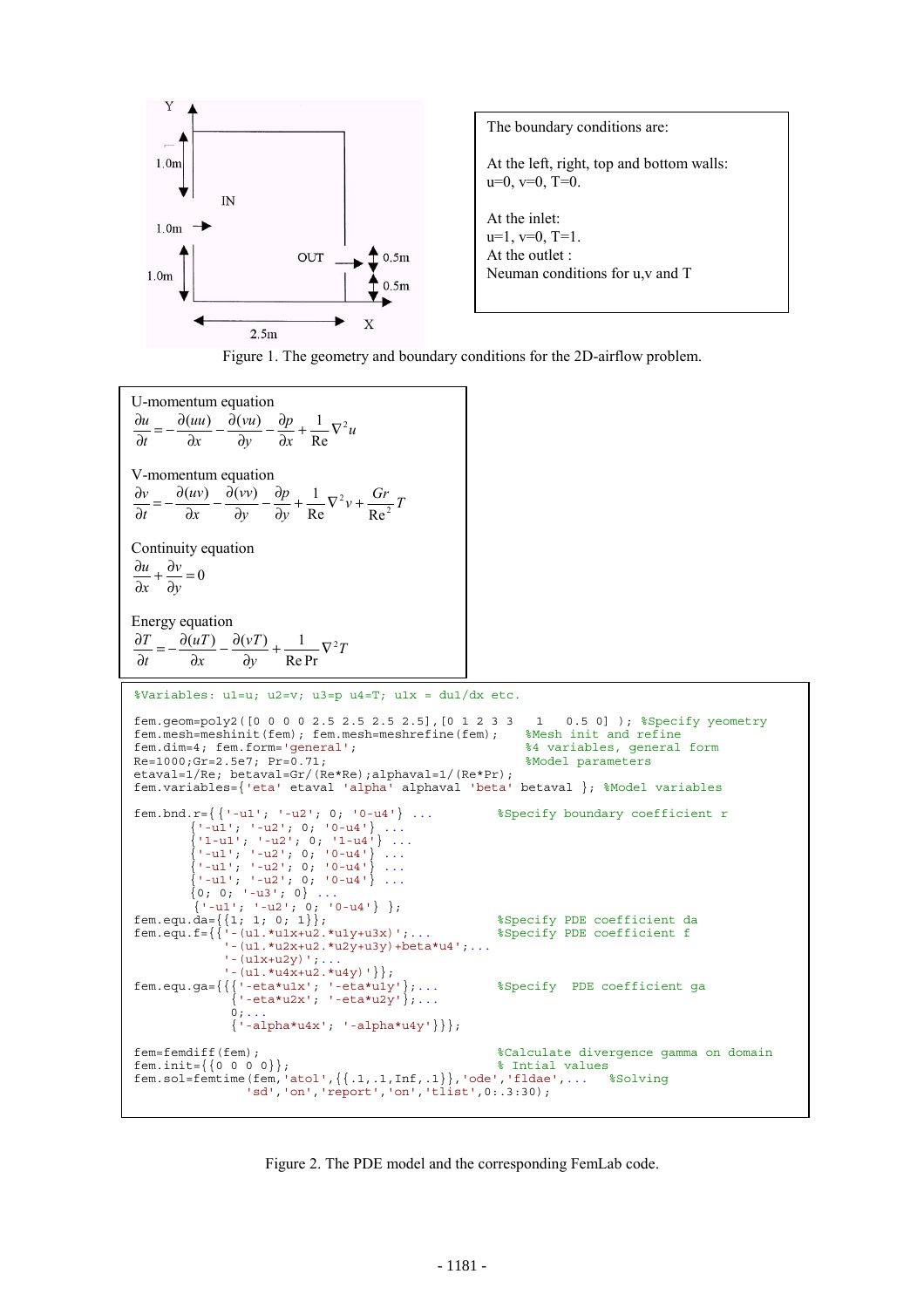

Figure 3. Dimensionless temperature contours comparison of the validated simulation results of (Sinha, 2000) (left hand side) with the FemLab results (right hand side) for the 2D-airflow problem.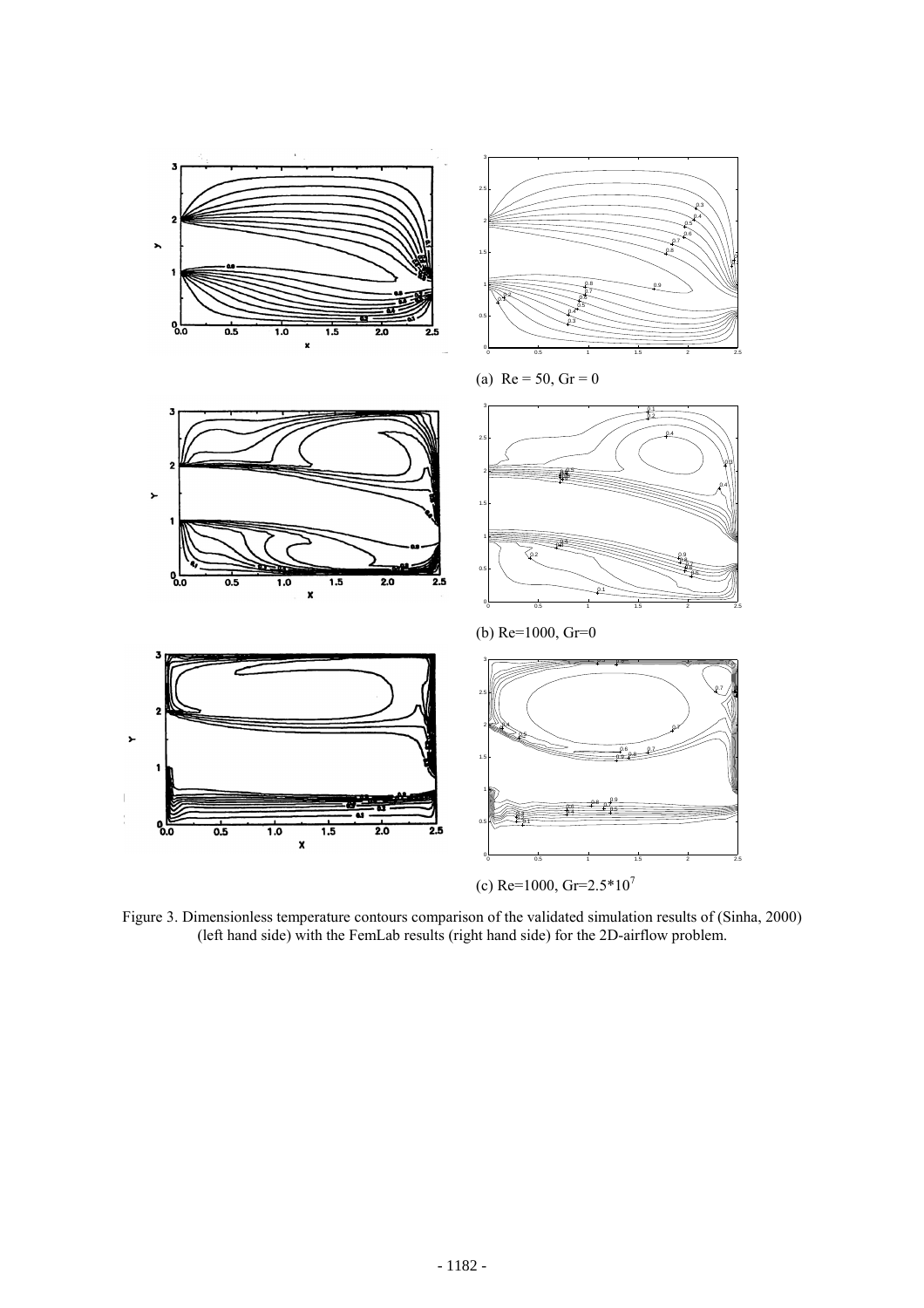# PART A PART B



Figure 4. Part A, The Simulink model including the S-function of the FemLab model and controller (Relay), Part B, the temperature of the sensor (-) and the output of the on/off controller (+) versus time, Part C, the air temperature distribution at 8 sec. (hot air is blown in) and Part D, the airtemperature distribution at 10 sec. (cold air is blown in) ( $o =$  sensor position).